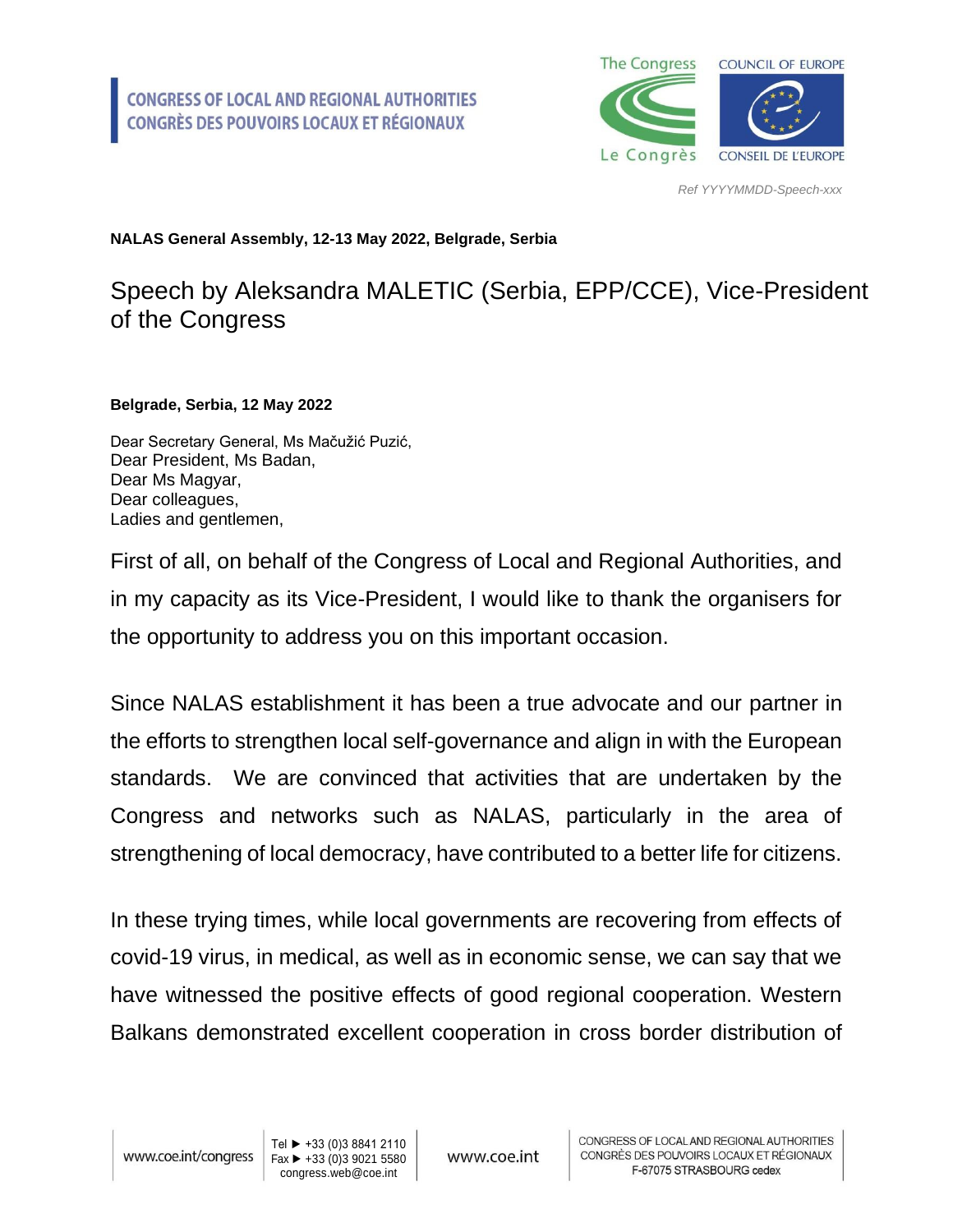scarce resources which proved crucial in safeguarding our elderly and most vulnerable.

After overcoming the critical point of pandemic, we as a humanity found ourselves in great tribulation. The Congress of Local and Regional Authorities of the Council of Europe stands with Ukrainian people. People from South-East Europe know what war brings; they sympathize with all civilians in conflict zones, past and present. We all hope that there will be no other conflict zones in the future.

Dear colleagues,

We are indeed living in a specific moment, characterised by multiple crisis which put the exercise of local democracy under growing constraints and pressure.

At the same time, we are facing the threats of continuous climate change and its already visible consequences for our planet. In this framework, we highly appreciate the *Guidelines for responding in emergency situations* developed by NALAS, which emphasise the immediate role of local authorities and put forward their associations as the main co-ordinating and mobilising actors. This conference is focused on role of municipalities in providing quality water and sanitation services**.** Water is not a commercial product like any other but a heritage which must be protected. Futhermore, water must not become a luxury; it should be equally accessible to all citizens- this reflects the importance of this conference.

Ladies and gentlemen,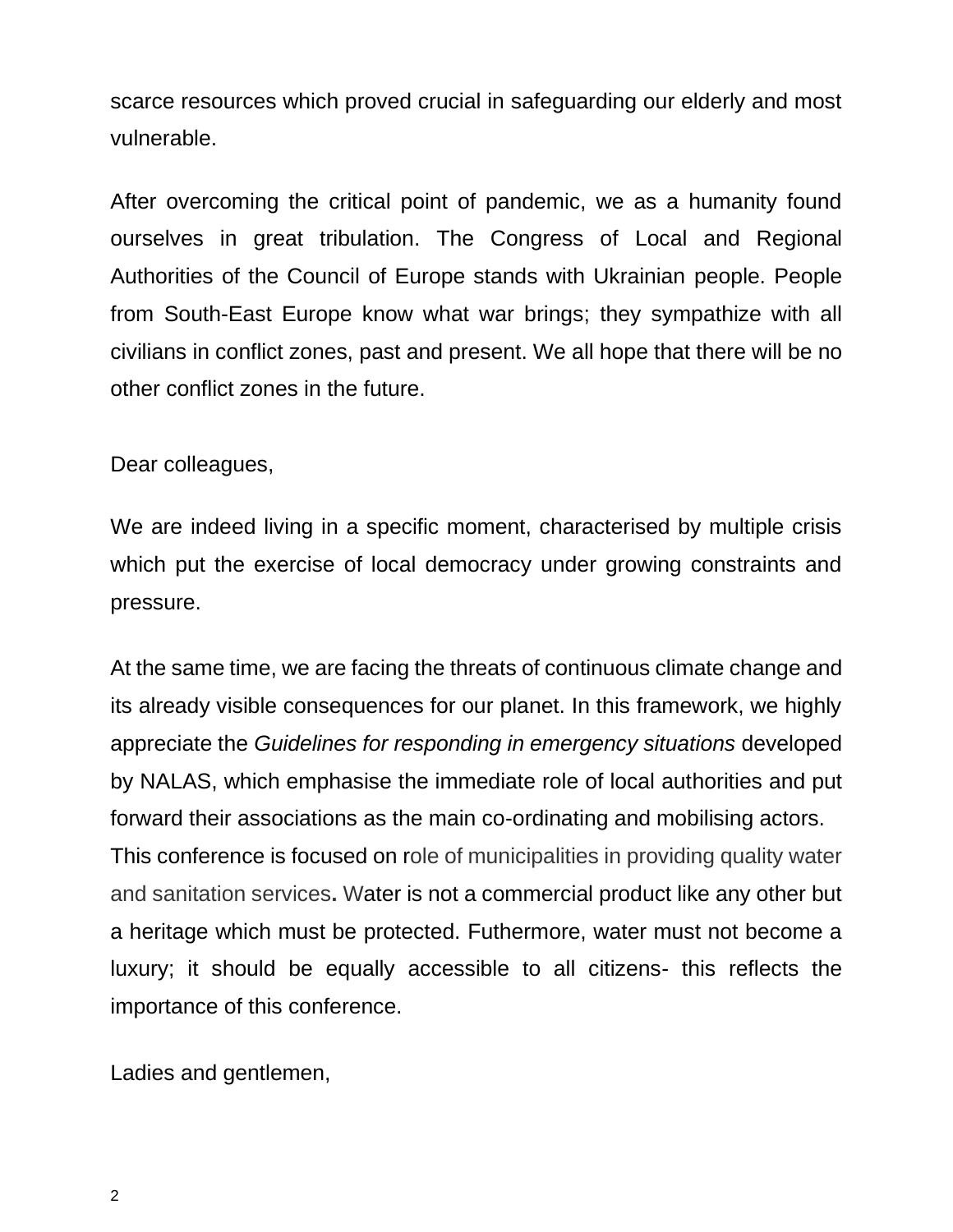To be able to respond properly, we need resilient and sustainable municipalities and cities. In these challenging times, it is more important than ever to focus on building resilient communities. The ability to prevent, resist and adapt to the consequences of crisis, and to bounce back quickly should be at the very core of democratic governance today. We must pursue and persevere with our work of building democracy and delivering good governance, for the benefit of our citizens and their trust in regional and local authorities. However, to achieve this, local authorities cannot act alone, but in co-operation and with shared responsibility with other levels of government. One of the good examples of cooperation at the national level, which contributes to better development at the local level, is the Open Balkans initiative.

The Open Balkan initiative is creating a foundation for better, unstoppable economic development of the three participating countries - Serbia, Albania and North Macedonia. At this point I find it appropriate to quote the President of Serbia; certainly, Mr Rama and Mr Zaev had similar statements. Mr Vučić said: "Whatever we may do, connecting the people is the most significant goal".

The Congress insists on strong multi-level governance, which entails strong local authorities, with proper competences and level of autonomy of decisions, including the sufficient financial resources to implement these decisions. We believe that the key to achieve this is an inclusive and transparent dialogue of national governments with local authorities and their national associations.

3